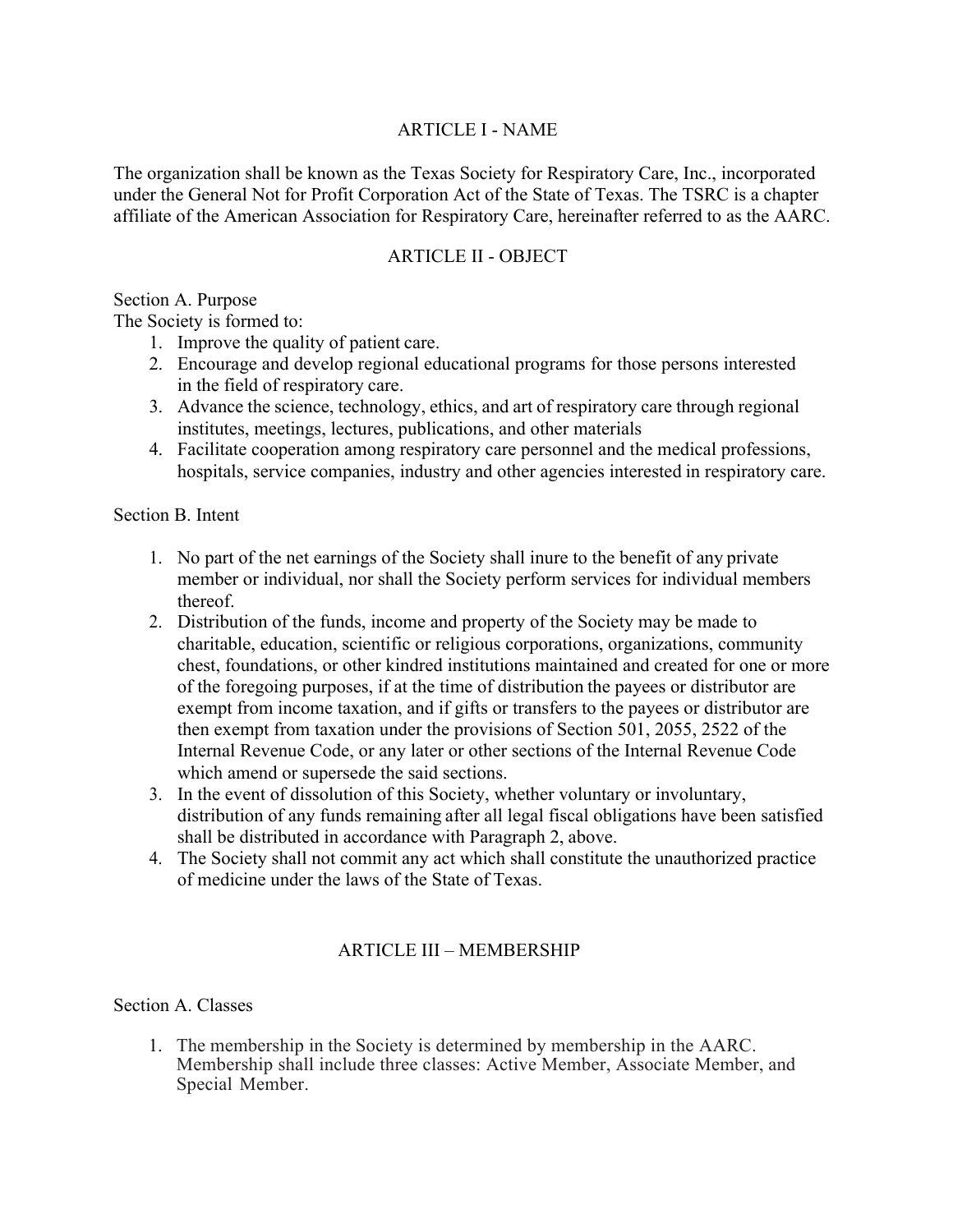Section B. Active Member

1. Individuals are eligible for Active Membership of the Society provided their place of employment is within the political boundaries of the State of Texas and they are an AARC Active or Life Member. An Active Member in good standing shall have all rights and privileges of the Society and its subdivisions.

Section C. Associate Member

- 1. Individuals are eligible for Associate Membership of the Society provided their place of employment is within the political boundaries of the State of Texas and they are an AARC Associate Member. Associate Members shall have all the rights and privileges of membership except that they shall not be entitled to hold office, vote, or serve as a director, chair of any standing committee or specialty section of the Society.
- 2. There shall be the following subclasses of Associate Membership: Foreign Member, Student Member, Foreign Student Member, Physician Member, and Industrial Member. Eligibility for subclass category is determined by the AARC.

Section D. Special Member

- 1. Individuals are eligible for Special Membership of the Society provided their place of employment is within the political boundaries of the State of Texas and they are an AARC Special Member.
- 2. There shall be the following subclasses of Special Member: Life Member, Honorary Member, General Member. Eligibility for subclass category is determined by the AARC.

Section E. Application for Membership

1. An applicant for membership shall follow the procedures as established in the Bylaws of the AARC, Article III, Section 6, and/or such other procedures as may from time to time be established by the AARC.

Section F. Payment of Dues

1. Each member of the Society, except Life Members and Honorary Members, shall pay dues in such amounts and manner as established by the AARC, Article 3, Section 8.

#### ARTICLE IV - NOMINATIONS AND ELECTIONS

Section A. Nominations and Elections Committee

The Nominations and Elections Committee shall be selected by the Board of Directors each year following the Annual Business Meeting. The Nominations and Elections committee will present a slate of nominees to the Board of Directors prior to the Annual Business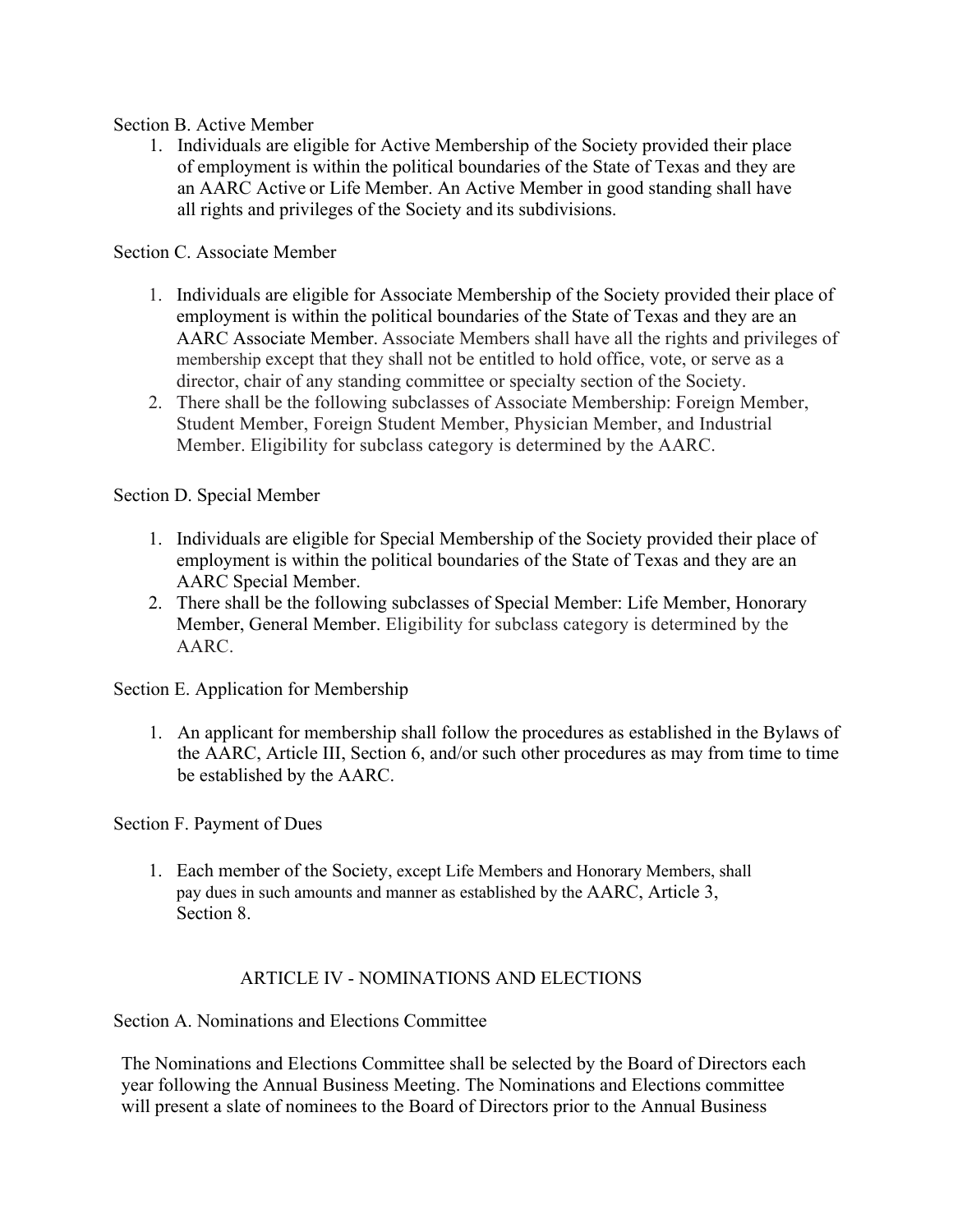Meeting. Regional Directors or their designee shall be members of the Nominating and Elections Committee

Section B. Nominations and Elections

- 1. The Nominations and Elections Committee shall place in nomination for each of the officers to be elected, the names of one (1) or more persons for the offices open.
- 2. Only eligible active members in good standing shall be eligible for nomination.
- 3. The Nominations and Elections Committee shall provide a pertinent biographical sketch of each nominee's professional activities and services to the Society, all of which will be part of the electronic ballot.

#### Section C. Ballot

- 1. Ballot(s) prepared by the Nominations and Elections Committee shall be sent to each eligible voting member. The ballot process shall be designed to constitute a blinded process, wherein voting status can be verified but voters' names are removed.
- 2. The Ballot is defined as a paper or electronic process used to record the member's vote.
- 3. The ballot shall be considered when:
	- a. It is duly received and verified as eligible within the specified time limits.
	- b. All ballots and electronic tally reports shall be kept by the Secretary for thirty (30) days following certification of the elections.

Section D. Inspectors of Election

The President shall appoint a least two (2) impartial Inspectors of Election who, after subscribing to their oaths, shall check the eligibility of each ballot and tally the votes at the close of the voting period. The results will be made public after notification of the candidates.

Section E. Elections

- 1. In the event of a tie, a runoff election will be conducted unless either candidate concedes the election. The results of such an election shall be binding upon the Society and each member thereof.
- 2. Election of the Medical Advisor and the Industrial Representative shall be by a majority vote of the Board of Directors.
- 3. Committee members on the State Office ballot for office may not serve as Inspectors of Elections.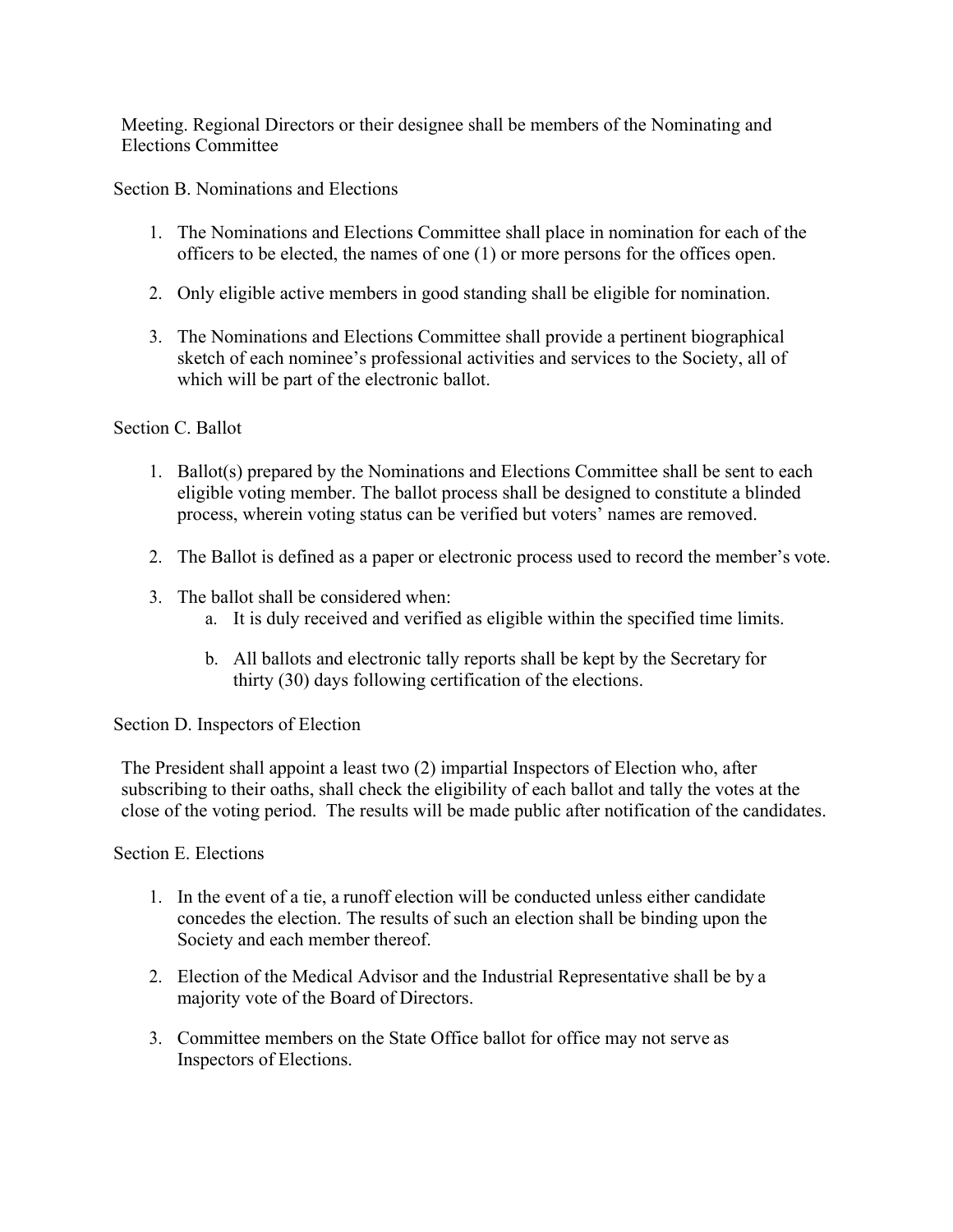## ARTICLE V - OFFICERS

#### Section A. Officers

The officers of this Society shall be: President, President-Elect, Vice President, Immediate Past President, Secretary, and Treasurer.

#### Section B. Term of Office

- 1. The term of office for the President, Immediate Past President, Vice President, Secretary, and Treasurer shall be two (2) years. The term shall begin (except for the position of Delegate, as outlined in Article IX) at the end of the fiscal year of the Society at which the respective officers are elected and installed. The incumbent officers shall remain in office until the end of the fiscal year.
- 2. The term of office for the President-elect shall be one (1) year.
- 3. The election of the officers shall be staggered, so that no more than 50% of the officers change each election.

#### Section C. Executive Committee

The Executive Committee of the Board of Directors shall consist of the President, Presidentelect, Vice President, Immediate Past President, Secretary, Treasurer, and the Senior Delegate. They shall have the power to act for the Board between meetings of the Board, and such action shall be subject to the ratification by the Board at its next meeting. They also shall function as the Budget and Audit Committee.

#### ARTICLE VI - DUTIES OF OFFICERS

Section A. The President shall:

- 1. Preside at all regular, special, and annual meetings of the Society and all meetings of the Board of Directors.
- 2. Assure that an Annual Business Meeting is held.
- 3. Present or cause to be presented to the Board of Directors an agenda for each regular or special meeting at least 2 weeks prior to such meeting to the Board of Directors, except as otherwise specified in the Bylaws.
- 4. Appoint the chairs of all standing and special committees, subject to the approval of the Board of Directors.
- 5. Be an ex-officio member of all committees except the Nominating Committee.
- 6. Present to the membership an annual report of the Society.
- 7. Be bonded in such amount as may be required by the Board of Directors and/or the American Association for Respiratory Care.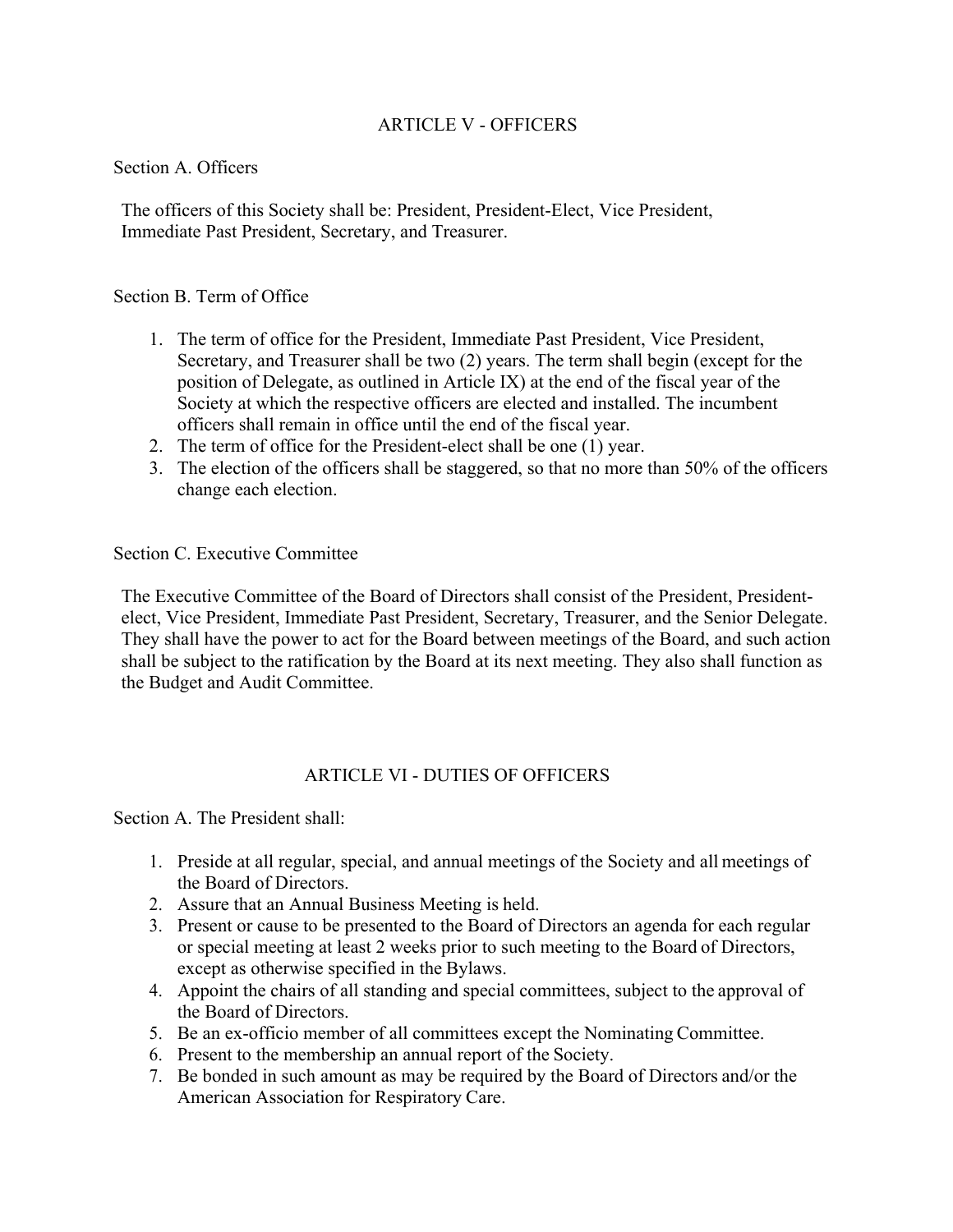Section B. The President-Elect shall:

- 1. If sitting, shall perform duties as assigned by the President and/or the Board of Directors.
- 2. Assume the office and title of President at the completion of the President-Elect term.

Section C. The Vice President shall:

- 1. Assume the duties, but not the office, of the President-elect in the event of the absence, resignation, or disability of the President-elect.
- 2. Have such other powers and shall perform such other duties as may be assigned by the President and/or the Board of Directors.
- 3. Lead and train the Regional Directors on an annual basis

Section D. The Secretary shall:

- 1. Keep, or cause to be kept, a book of minutes of all meetings of the Society and of the Board of Directors, with the date, time, and place held, whether special or regular, and if special, how authorized and notice thereof and the names of those present at the meetings of the Board of Directors and the proceedings thereof and the names of those present at the annual Meeting and the proceedings, thereof.
- 2. Give, or cause to be given, notice of all regular or special meetings, all meetings of the Board of Directors, and the Annual Meeting.
	- a. Notice of all regular meetings to be mailed at least seven (7) days prior to the meeting date.
	- b. Notice of Annual Meeting to be mailed at least thirty (30) days prior to said meeting date.
- 3. Handle, or cause to be handled, the various correspondence that may be required for the transaction of the business of the Society.
- 4. Be the custodian of the record books of the Society except for the Treasurer's record books.
- 5. Keep, or cause to be kept, a current roll of all members of the Society and be prepared to call upon said roll when necessary. This roll must include category of membership of each member.
- 6. Keep, or cause to be kept, a current register showing the names and addresses of all members of the Society.
- 7. Attest the signatures of all officers of the Society.
- 8. Sign all records, including the minutes of the meetings.
- 9. Deliver, or cause to be delivered, a copy of the minutes of regular, special and annual business meetings of the Society to the Executive Office Liaison of the Chartered Affiliates Committee of the AARC and the Chairman of the Board of Medical Advisors of the Society.

Section E. The Treasurer shall: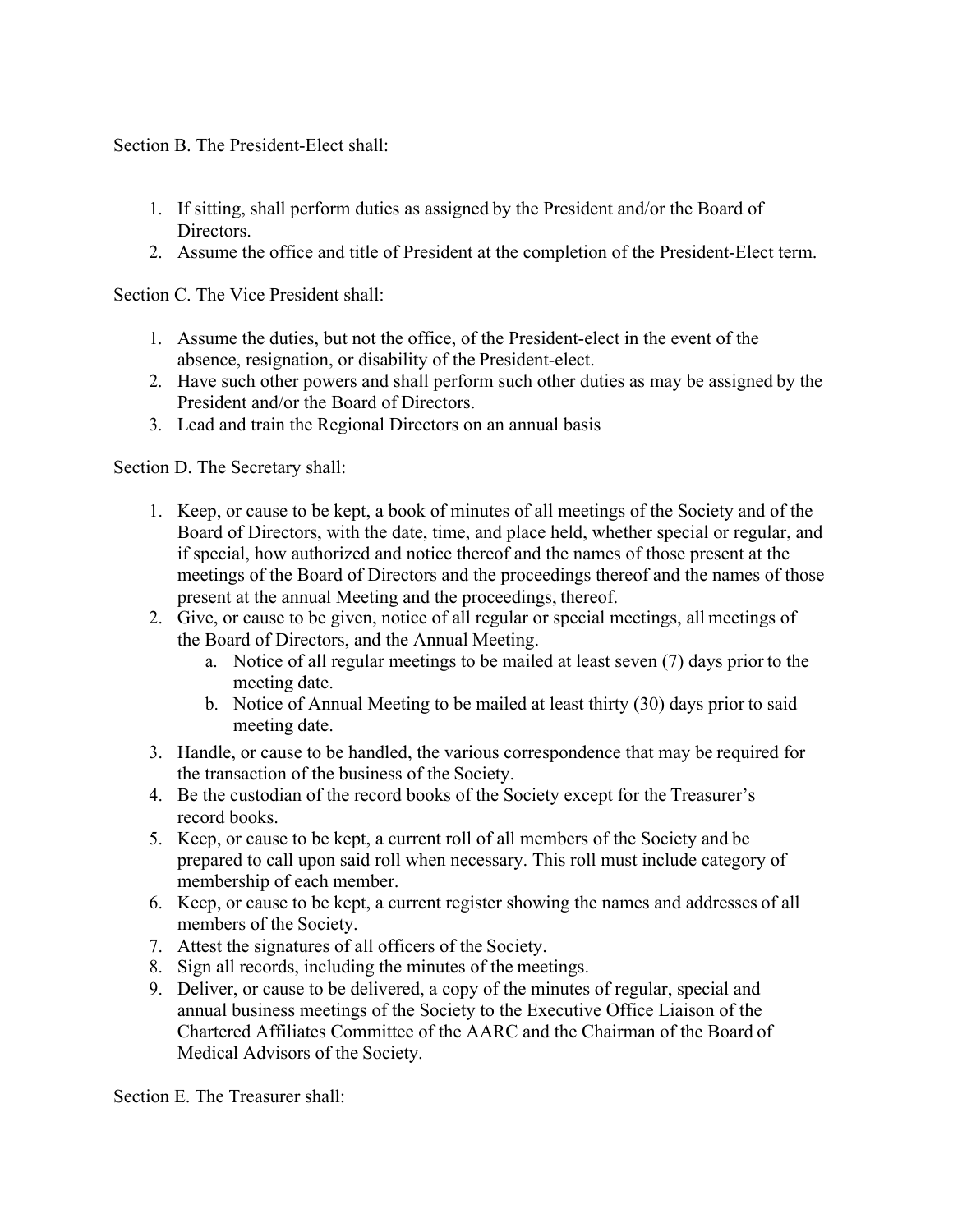- 1. Keep and maintain, or cause to be kept and maintained, according to commonly accepted accounting practice, complete and accurate accounts of all fiscal transactions of the society.
- 2. Authorize all disbursements and assure compliance to the signature policy required by the Board of Directors.
- 3. Give a summary of finances at each meeting of the Board of Directors when called for by the Presiding officer and give a complete written report to all members at the Annual Meeting.
- 4. When the President, President-elect, Vice President, Secretary, and/or Treasurer term of office is over the Executive office will send official notice to the bank having custody of Society funds providing for the transfer of access to the account of the Society.
- 5. Provide for auditing of the financial records of the Society by an independent auditing agent or firm at such times as it is deemed advisable, with the consent or by the resolution of the Board of Directors.
- 6. Assist in the preparation of the annual budget for the coming fiscal year for the approval by the State Board of Directors.
- 7. Submit or cause to be submitted to the members a current and complete written financial report annually.
- 8. Be bonded in such sums as may be required by the Board of Directors and/or the American Association for Respiratory Care.

## Section F. Additional Duties

- 1. In the case of the absence or disability of the Secretary or Treasurer, or refusal or neglect to act, notice that the Office has been declared vacant will be served by the President or President-elect or any person duly authorized by either of them or by the Board of Directors to the person whose office has been declared vacant.
- 2. In addition to the foregoing specific duties, the duties of the officers shall be such as stated in Robert's Rules of Order, Revised, except when in conflict with the Bylaws of this Society or the Bylaws of the American Association for Respiratory Care.

# ARTICLE VII - BOARD OF DIRECTORS

Section A. Composition and Powers

- 1. The Board of Directors shall consist of the Immediate Past President, President, President-elect, Vice President, Secretary, Treasurer, Senior Delegate, Delegate and one Director from each of the Regional organizations. The Board will also consist of a Medical Advisor and Industrial Representative as nonvoting members.
- 2. The Board of Directors shall have the power to declare an office vacant by a 2/3 vote, upon refusal of any member of the Board of Directors to perform the duties of office, or for any conduct deemed prejudicial to the Society. Written notice shall be given to the member that the office has been declared vacant.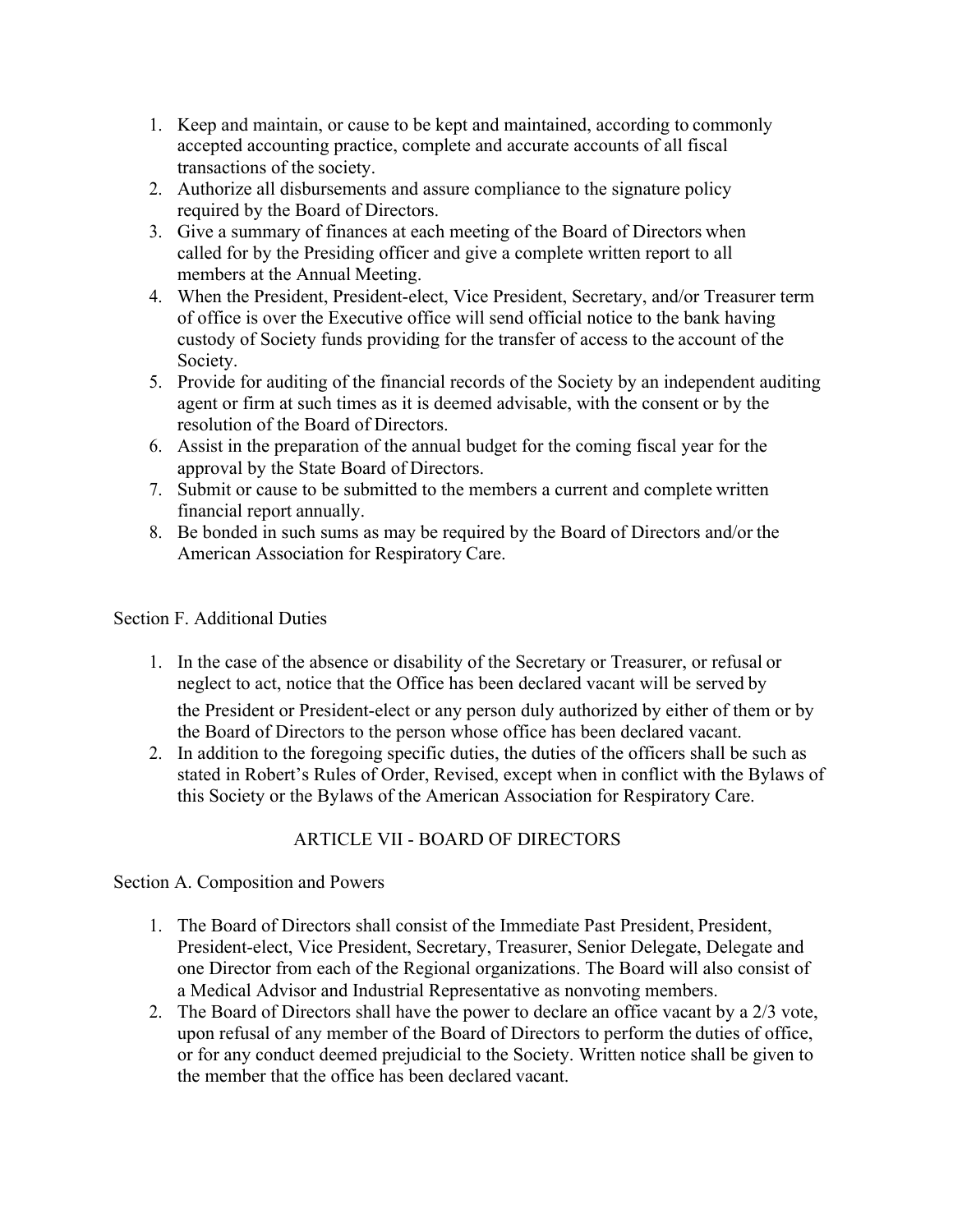Section B. Chairman and Parliamentarian

- 1. The President shall be chair and presiding officer of the Board of Directors. He shall invite such individuals to the meetings of the Board of Directors as he shall deem necessary.
- 2. The President may appoint a Parliamentarian who may attend all Board Meetings, without a vote.

## Section C. Meetings

- 1. Meetings of the Board of Directors may be held at any place within the geographical boundaries for the Society designated by the Board of Directors. Meetings may be held outside the boundaries of Texas only when held in conjunction with AARC Annual Meetings and upon 2/3 vote of the Board.
- 2. The Board of Directors shall hold at least four (4) meetings each year. Notice of such meetings will be given at least fifteen (15) days prior to such meeting.
- 3. Special meetings of the Board of Directors for any purpose or purposes shall be called at any time by the President at such times as the business of the Society may require, or upon written request of the Board of Directors filed with the President filed with the Secretary. Except in an extreme emergency, written notice of the time and place of special meetings shall be delivered personally to the Board of Directors or sent to each Board of Director by mail or other form of written communication, charges prepaid, addressed to the address as shown on the records of the Society. If mailed or electronically mailed, such notice shall be sent at least five (5) days prior to such meeting. If delivered personally, seventy-two hours before such meeting.
- 4. Special emergency Board of Director meetings may be in person, by telephone or video conference or other electronic means as shall be determined by the Board of Directors.
- 5. Special emergency Board of Director meeting shall be valid if a quorum is present and notice is waived as provided in Paragraph 6 of this Section C.
- 6. The attendance of a Board of Director at any meeting shall constitute a waiver of notice of such meeting except where said Director attends for the sole purpose of objecting because the meeting is not lawfully called or convened. The transactions at any meeting of the Board of Directors, however called or noticed, or wherever held after regular call and notice of a quorum be present and if either before or after the meeting each Director not present signs a waiver of notice or consent to hold such meeting or an approval of the minutes thereof, shall be valid. All such waivers, consent approvals shall be filed with the Society records by being made a part of the minutes of the meeting.

Section D. Duties of the Board of Directors

Subject to the limitations of these Bylaws, or the Bylaws of the American Association for Respiratory Care and of pertinent laws and civil statutes of the State of Texas as to action to be authorized or approved by the members, all Society powers shall be exercised by, or under the authority of and the business affairs of the Society shall be controlled by the Board of Directors. Without prejudice in such general powers, but subject in the same limitations, it is hereby expressly declared that the Board of Directors shall have the following powers: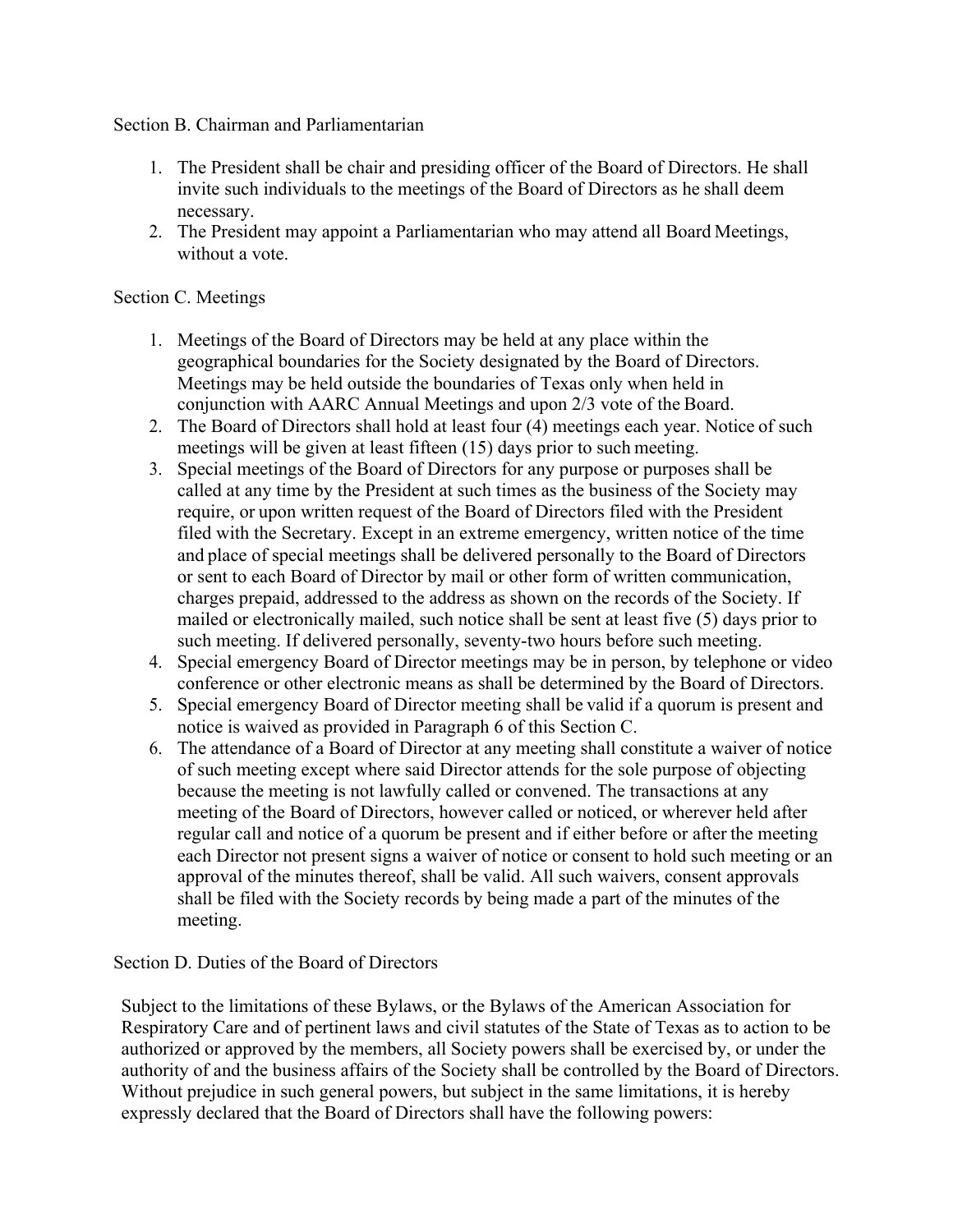- 1. Select and remove all the agents of the Society and prescribe their powers and duties, by their compensation, if any, and require from them security for faithful service.
- 2. Carry out all the purposed and exercise all the powers of the Society expressed in these Bylaws, to take all action authorized by these Bylaws, and to make such rules and regulations therefore as they may deem appropriate.
- 3. Affiliate with organizations of like purpose upon such terms and conditions as to them seem a furtherance of the aims of the Society.
- 4. Appoint committees and to delegate to such committees such powers and authority as needed in the business and affairs of the Society, except the power to adopt, amend, or repeal Bylaws.
- 5. Organize auxiliary and/or advisory groups and organizations wherever within the geographical confines of the Society area and the Board of Directors deems it appropriate.

# ARTICLE VIII - VACANCIES

## Section A.

A vacancy occurring in the offices of the Society shall be filled as follows:

- 1. President In the event of a vacancy in the office of President, the Immediate Past President shall resume the duties, but not the office, of President.
- 2. President-elect In the event of a vacancy in the office of President-elect, due to resignation or inability to perform duties, the Vice-President shall assume the duties, but not the office of the President-elect, and shall also continue to serve as Vice President until a special election is held to fill the office of President-elect. Immediately upon occurrence of a vacancy in this office, the President shall inform the chairman of the Nominations Committee to prepare a slate of candidates for a special election to fill this vacancy.
- 3. Vice-President, Secretary or Treasurer Any vacancy in the office of either Vice President, Secretary, or Treasurer shall be filled by the appointment of a qualified individual by the Board of Directors. Individuals so appointed shall serve until the next scheduled election for that office.
	- a. If a vacancy does occur in the office of Treasurer, an audit of the financial records of the Society shall be performed by an independent auditing agent or firm before the new Treasurer assumes office within ten (10) days following appointment to office.
- 4. Immediate Past President In the event of a vacancy in the office of immediate Past President, the most recent Past President will assume the office of Immediate Past President. If that person is unable or unwilling to serve, the office shall be filled by the appointment of a qualified individual by the Board of Directors. Individuals so appointed shall serve the remainder of the term.

## Section B.

If the office of Senior Delegate becomes vacant, the Delegate will finish the term of the vacated office, and then will assume their term as Senior Delegate. When the Delegate position is vacated as above the vacant Delegate position may be filled by appointment of Active Members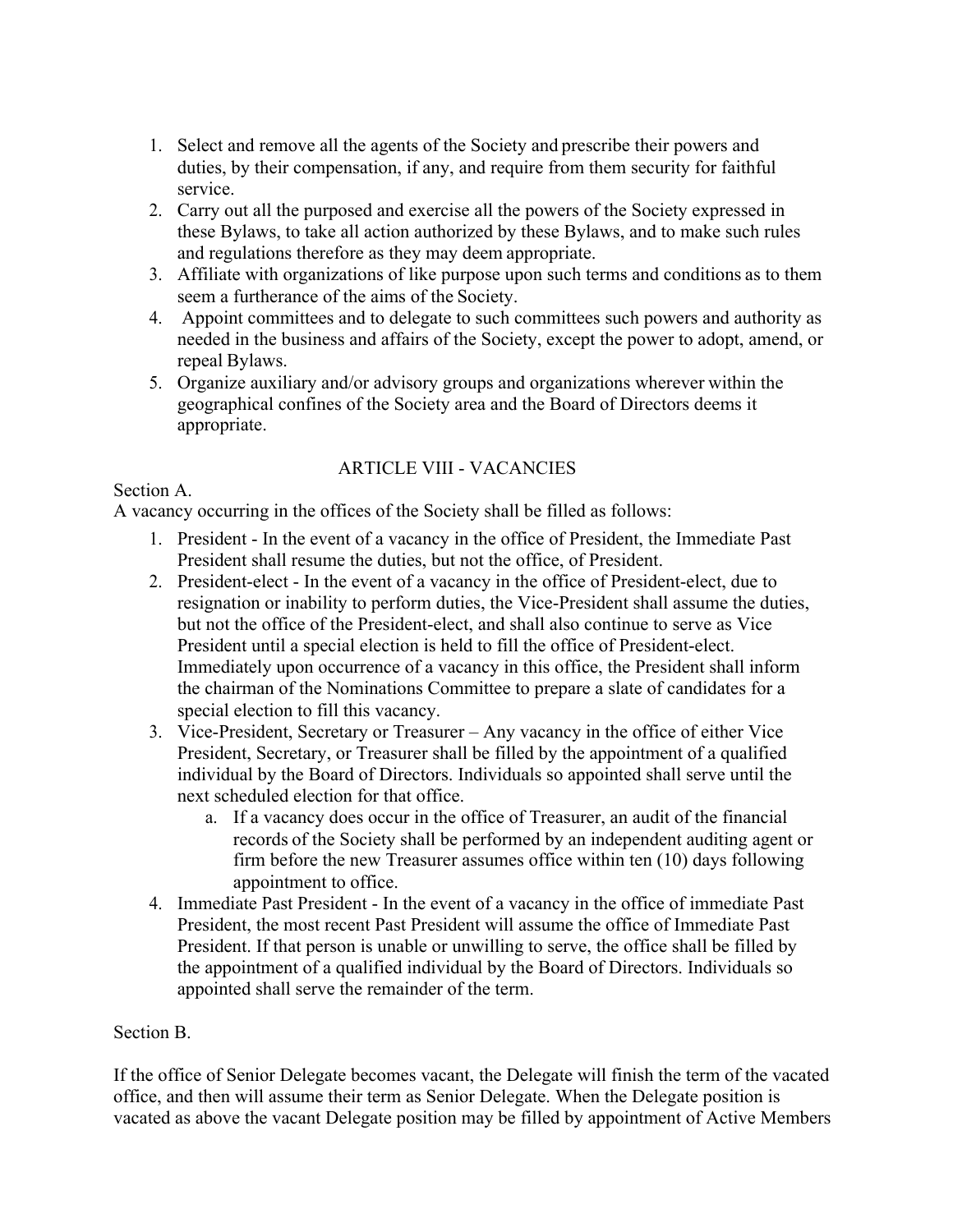of the Board of Directors for only the remainder of that Delegate vacancy, at which time a new Delegate will be elected by majority vote of the eligible members of the Society as stated in Article VIII, Section A.

## ARTICLE IX - SOCIETY DELEGATE TO THE HOUSE OF DELEGATES OF THE AMERICAN ASSOCIATION FOR RESPIRATORY CARE

#### Section A. Purpose

The Delegates shall serve as a representative body of the general membership and representative body of the Society.

## Section B. Composition

- 1. The Delegation is composed of two Delegates.
- 2. The Delegate shall be the newest elected member of the Delegation.
- 3. The Senior Delegate will be the member of the Delegation that is serving the last two (2) years of their term.

## Section C. Election

- 1. The Delegates shall be elected by the Active Members.
- 2. The position of Society Delegate to the House of Delegates of the American Association for Respiratory Care shall be filled by the succession of the Alternate Delegate elected two (2) years before.
- 3. The Alternate Delegate shall be elected by majority vote of the eligible members of the Society every other year as prescribed under Article IV of these Bylaws.

#### Section D. Duties

- 1. The Senior Delegate
	- a. The Senior Delegate shall serve for two (2) years as the representatives of the Society to the House of Delegates of the American Association for Respiratory Care and shall fulfill the duties of that position in accordance with the Bylaws and Rules of said association.
	- b. The Senior Delegate also shall serve as a member of the Board of Directors of the Society and serve on the Executive Committee of the Texas Society for Respiratory Care.
- 2. The Delegate
	- a. The Delegate shall succeed to the position of Senior Delegate at the end of the Annual Meeting of the Society
	- b. The Delegate shall be an active member of the American Association for Respiratory Care as well as Texas Society for Respiratory Care.
- 3. Each Delegate shall: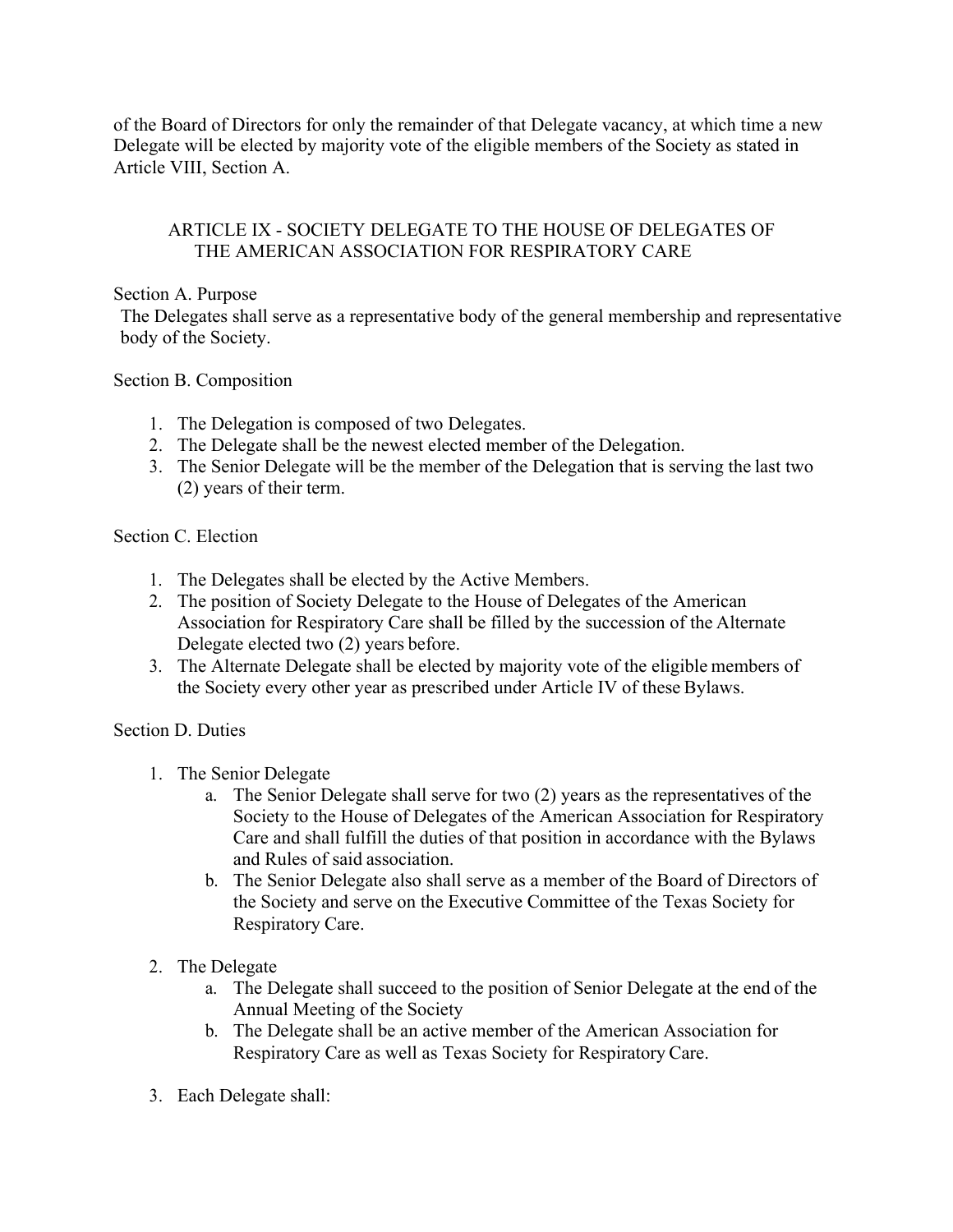- a. The Delegates shall attend all meeting of the House of Delegates and report the activities to the Society.
- b. Attend the Annual Business Meeting of the AARC as the representative of the Active Members of the Society

Section E. Multiple Offices

- 1. The Senior Delegate. The Senior Delegate shall hold no other Society office.
- 2. The Delegate. The Delegate shall hold no other Society office.

#### ARTICLE X - QUORUMS

Section A. Regular or Special Meetings

Most of the active members present at a duly called meeting shall constitute a quorum.

Section B. Board of Directors Meetings

A majority of the Board of Directors plus one (1) shall constitute a quorum at any meeting of the Board of Directors.

#### ARTICLE XI - COMMITTEES

Section A. Standing Committees

The members of the following standing committees shall be appointed by the President subject to the approval of the Board of Directors, to serve for a period of one (1) year except as otherwise specified in these Bylaws. All committee members shall be members of the Society.

- 1. Program
- 2. Bylaws and Judicial
- 3. Budget/Finance and Evaluation
- 4. Nominations and Elections
- 5. Regional Affairs
- 6. Governmental Affairs
- 7. Long Range Planning Committee

#### Section B. Special Committees, Other Appointments

The President may appoint special committees or other special appointments as deemed necessary to further the business or purposes of the Society, subject to the approval of the Board of Directors.

Section C. Committee Chairman Duties

1. The President shall appoint the chair of each committee.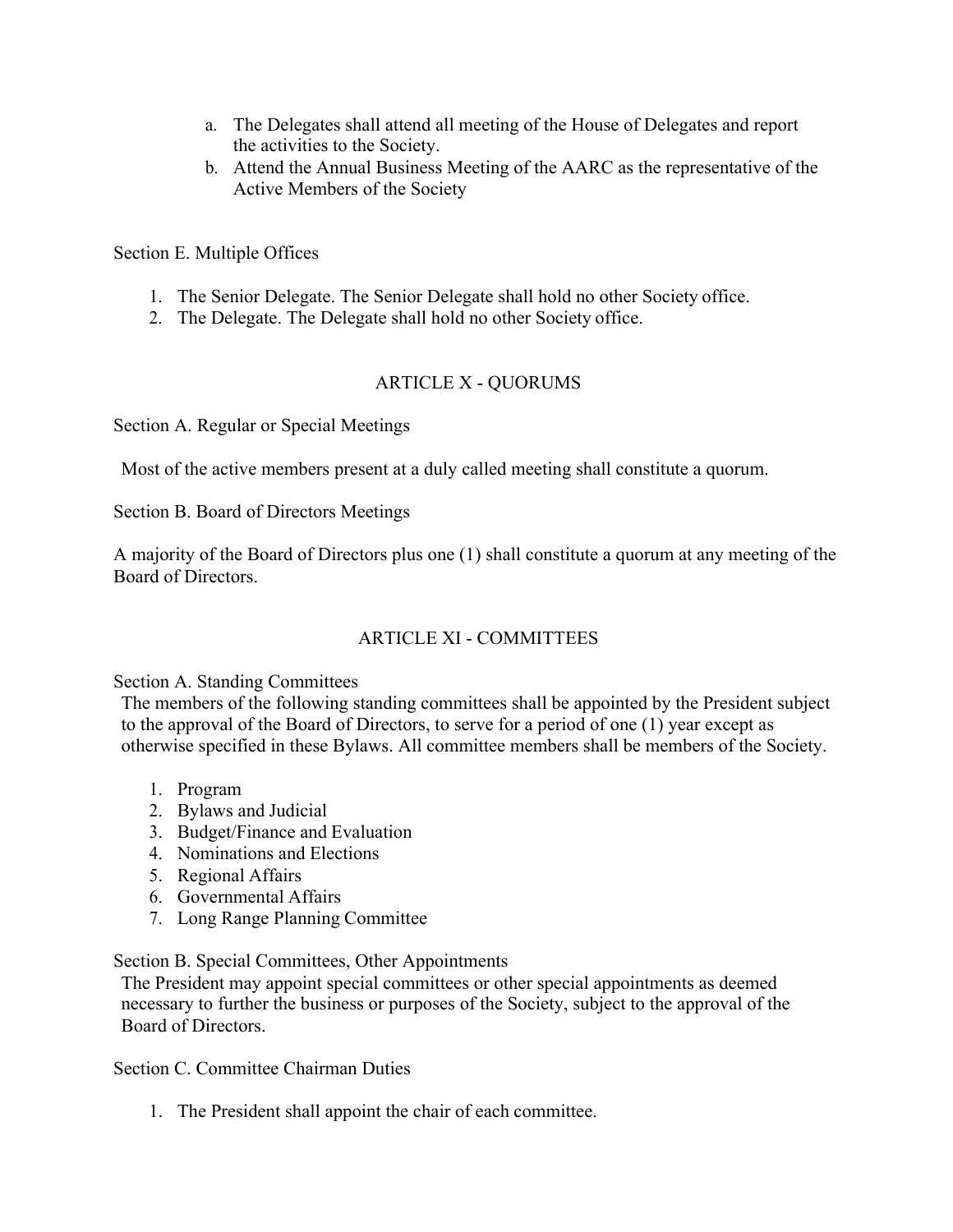- 2. The chair of each committee shall confer promptly with the members of the committee regarding work assignments.
- 3. All committee reports will be made in writing and submitted to the Secretary of the Society prior to meeting at which the report is to be read.
- 4. Pertinent committee correspondence shall be submitted by committee chairs to the Society Secretary or designee. The Secretary or designee shall forward copies to the Board of Directors. The President may direct the Secretary to send additional copies to other persons if deemed necessary.
- 5. Each committee chair, requiring operating expenses shall submit a budget for the year for incorporation into the Society budget.
- 6. In the event of a vacancy in any committee chair, the President shall appoint members to fill such vacancies subject to the approval of the Board of Directors.

# ARTICLE XII - DUTIES OF THE COMMITTEES

Section A. The Program Committee

- 1. Shall consist of at least six (6) members and be so constituted as to provide at least four (4) members experienced in program and education planning.
- 2. Chair shall be appointed by the President and approved by the Board of Directors.
- 3. Will have as a consultant member, the Medical Advisor or designee.
- 4. Will have as consultant member, the Industrial Representative or designee.
- 5. Shall prepare the program for the Annual Meeting.
- 6. Shall plan and coordinate other functions of this Society as directed by the Board of Directors.
- 7. Report the activities of the committee as requested by the President at any meeting.

Section B. Nominations and Elections Committee

The committee shall:

- 1. Prepare a slate of nominees for the annual election for approval by the Board of Directors.
- 2. Make the final critical appraisal of nominees to assure that their nomination is in the best interest of the membership of the Society through a thorough evaluation of their qualifications.
- 3. Obtain the signed agreement of each nominee to be a candidate.
- 4. Obtain a biographical sketch with the required information on each candidate.
- 5. Prepare and receive all ballots.
- 6. Be responsible for the safekeeping of all ballots.
- 7. Be responsible for the delivery of all ballots to the Inspectors of the Election.

Section C. Bylaws and Judicial Committee

The committee shall: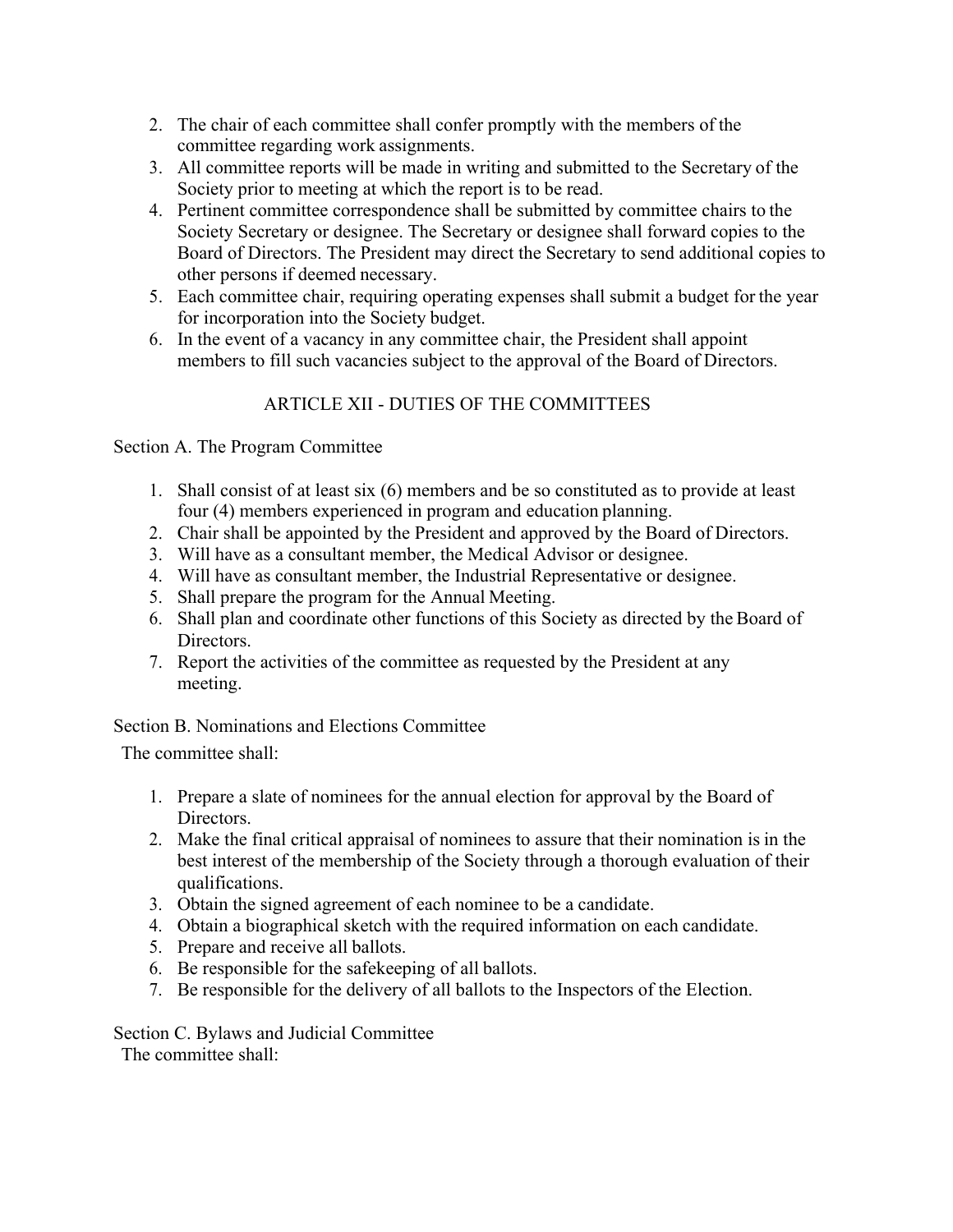- 1. Consist of the Senior Delegate and four (4) other members, who shall be members of the Board of Directors or former Society officers. The chair shall be appointed by the President, subject to the approval of the Board of Directors.
- 2. Advise the membership, at the request of a member, on any matter relating to the Bylaws and/or Standing Rules of the AARC and/or the Bylaws or Policies and Procedures of the Society.
- 3. Review the Bylaws and Policies and Procedures of the Society at least once a year to determine any indications for repeal, amendment, or revision of said Bylaws and/or Policies and Procedures.
- 4. Work with the Society Secretary on any matters to be submitted to the membership pertaining to Bylaws and /or the Policies and Procedures.
- 5. Review formal, written complaints against any individual Society member charged with any violation of Society Bylaws and/or Policies and Procedures or otherwise with any conduct deemed detrimental to the best interests of the Society or the association. Complaints and/or inquiries may be referred to this committee by the Judicial Committee of the AARC.
- 6. Determine if a complaint justifies an investigation, in which case a copy of the charges shall be prepared, with benefit of legal counsel if deemed advisable, for the Board of Directors.
- 7. Serve, or cause to be served, a statement of charges upon the accused member and provide an opportunity for that member, with benefit of legal counsel if deemed advisable, to be heard before the committee.
- 8. Carefully review the results of the hearing conducted with the benefit of legal counsel when the chair of the committee deems counsel to be necessary or desirable and make recommendations for action to the Board of Directors and forward a complete report including copies of all documents to the chair of the Judicial Committee of the American Association for Respiratory Care.

Section D. Budget/ Finance and Evaluation Committee

The committee shall:

- 1. Have as chair the President-elect and consist of no less than the President and two (2) other members who shall be members of the Board of Directors, which will be selected by the Chair and approved by the Board of Directors.
- 2. Propose an annual budget for approval of the Board of Directors as instructed by policy.
- 3. Review all financial reports and recommend approval or necessary action to the Board of Directors.
- 4. Review and evaluate the performance of all contracts of the TSRC and recommend revisions deemed necessary to, or as directed by the Board of Directors.
- 5. Report the findings of the evaluations and recommend actions to the Board of Directors as required.

Section E. Regional Affairs Committee The committee shall: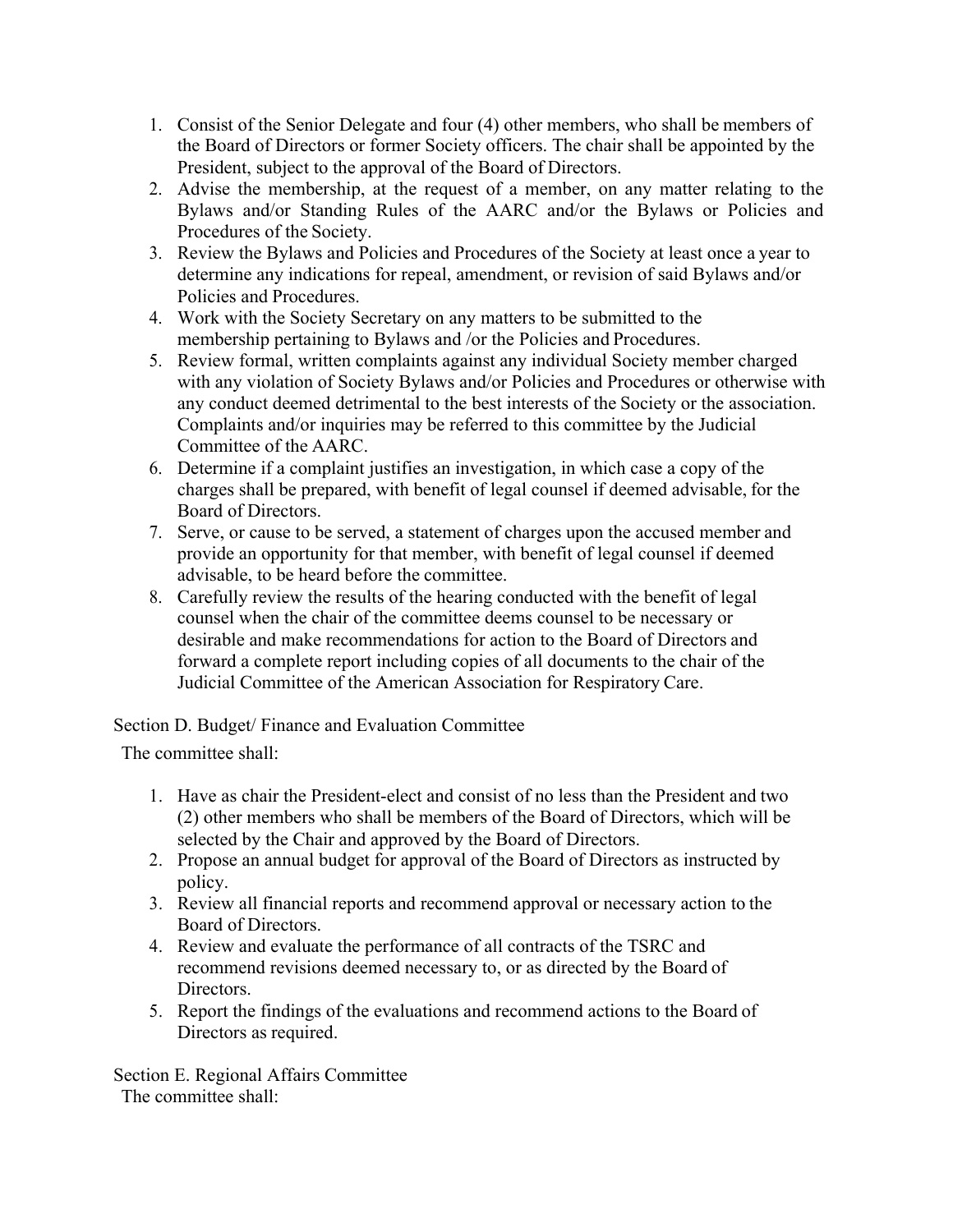- 1. Be composed of no less that the chair and the Director of each region.
- 2. Review the minutes of all meetings of the regions.
- 3. Coordinate and approve the scheduled dates of all annual Regional meeting dates to prevent conflicting dates.

Section F. Governmental Affairs The committee shall:

- 1. Be appointed by the President, subject to the approval of the Board of Directors.
- 2. Monitor and review legislative activities and make recommendations to the Society Board of Directors, whenever possible, on such activities.

Section G. Long Range Planning Committee

- 1. Be appointed by the President, subject to the approval of the Board of Directors.
- 2. Plan and coordinate strategic activities and make recommendations to the Society Board of Directors, whenever possible, on such activities

## Article XIII - Meetings

Section A. Annual Meeting

- 1. The Annual Business Meeting of this Society shall be held in conjunction with the Annual Convention.
- 2. Notice of this meeting shall be given at least thirty (30) days prior to said meeting.
- 3. The agenda of the annual business meeting shall consist of at least:
	- a. Call to order
	- b. Reading of previous minutes
	- c. Report of Treasurer
	- d. Report of President
	- e. Adjournment

Section B. Special Meetings

Additional meetings of the Society may be held for special purposes as deemed necessary by the Board of Directors, or as requested by the presentation of a petition signed by at least fifty (50) active members to the Society Secretary. Written notice of such meetings shall be sent to active members at least thirty (30) days prior to such meeting.

## ARTICLE XIV - BOARD OF MEDICAL ADVISORS

1. The Society shall have at least one (1) Medical Advisor who shall be elected by the Board of Directors.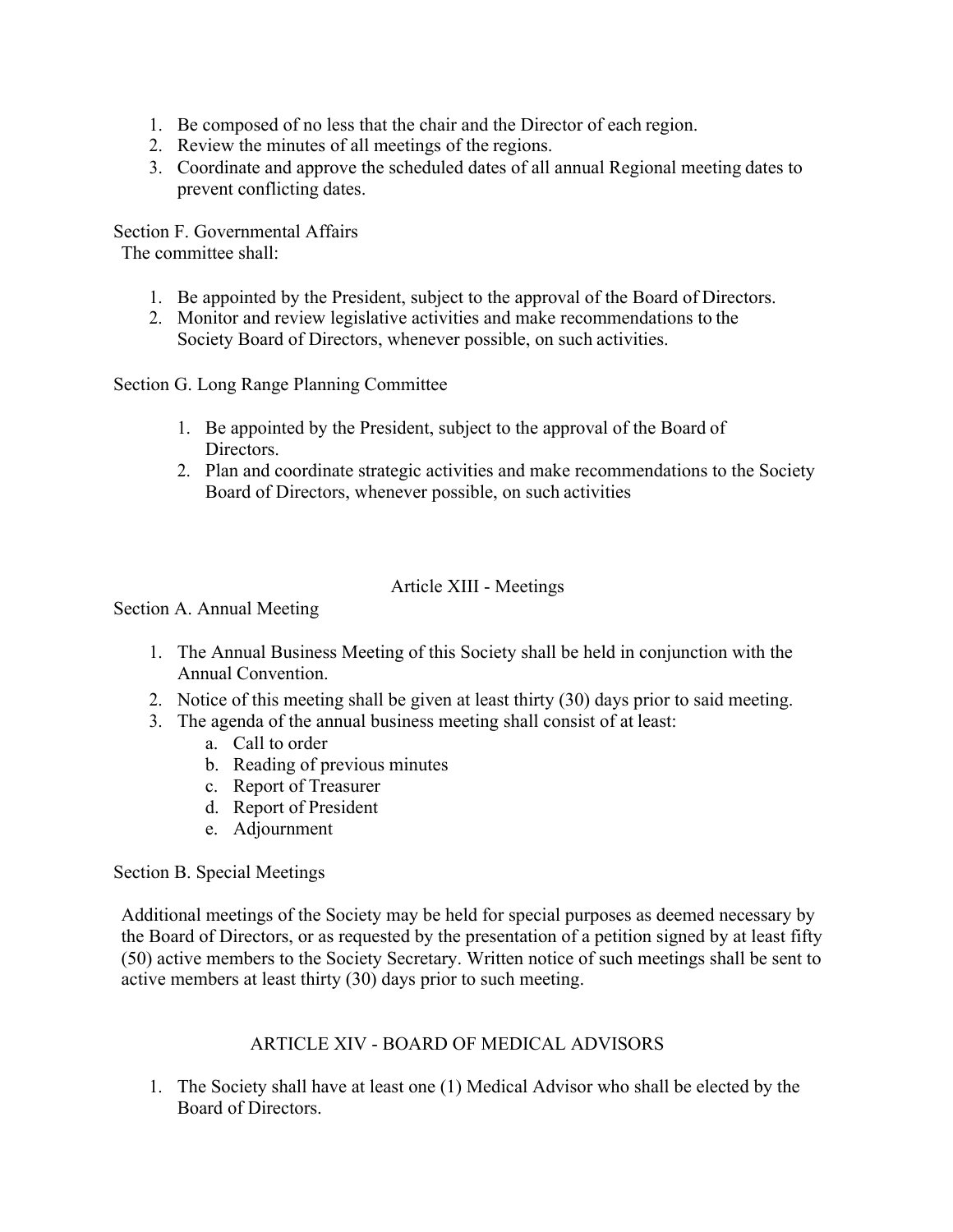- 2. Each region may choose to have a Medical Advisor that will serve on the Regional Board.
- 3. The Society Medical Advisor shall be the chair of the Board of Medical Advisors.
- 4. Members of the Board of Medical Advisors shall not be a member of the Committee on Accreditation for Respiratory Care or a member of the Board of the AARC nor a member of the Board of Medical Advisors of the AARC.
- 5. The Board of Medical Advisors shall have only such powers as are granted to them by the Bylaws of this Society.
- 6. The chair of the Board of Medical Advisors, or delegate, shall attend all meetings of the Board of Directors as a non-voting advisor.
- 7. The term of office of the Society of Medical Advisors shall be one year. The office may be declared vacant at any time by a two-thirds (2/3) majority vote of the Board of Directors of the Society. Notification of this action shall be submitted to the Board of Medical Advisors of the AARC.
- 8. A vacancy in the position of Society Medical Advisor shall be filled by election of a physician who has served as a member of the Board of Medical Advisors. Election will occur within forty-five (45) days following said vacancy.
- 9. The Society or Regional Medical Advisor must be a physician licensed in the state of Texas with a specialty in anesthesiology, pulmonary medicine, or related area.

## ARTICLE XV - FISCAL YEAR

The fiscal year of this Society shall be from January 1 through December 31, or as determined by the Board of Directors.

## ARTICLE XVII – ETHICS

If the conduct of any member of the Society shall appear to be in violation of the Articles of Incorporation, Bylaws, standing rules, code of ethics, or other regulations, policies, or procedures adopted by the AARC or the Society, or shall appear to be prejudicial to the interests of the AARC or the Society, such members may be reprimanded, suspended, expelled, or have their membership status reclassified in accordance with the policy and procedures manual of the Society.

## ARTICLE XIX- INITIATIVE, REFERENDUM, RECALL

Section A. Initiative and Referendum

The members of the Society shall have the power to initiate any act within the power of the Board of Directors, or the amendment of the Bylaws, or to annul any act within the power of the Board of Directors, or the amendment of the Bylaws, provided that ten (10) percent of the eligible members of the Society shall sign a petition calling an election on either a bill or proposition in not less than thirty (30) nor more than forty-five (45) days after the Secretary shall have received the petition. Notice of such election shall be given to each member by mail, electronic process other form of written communication addressed to the member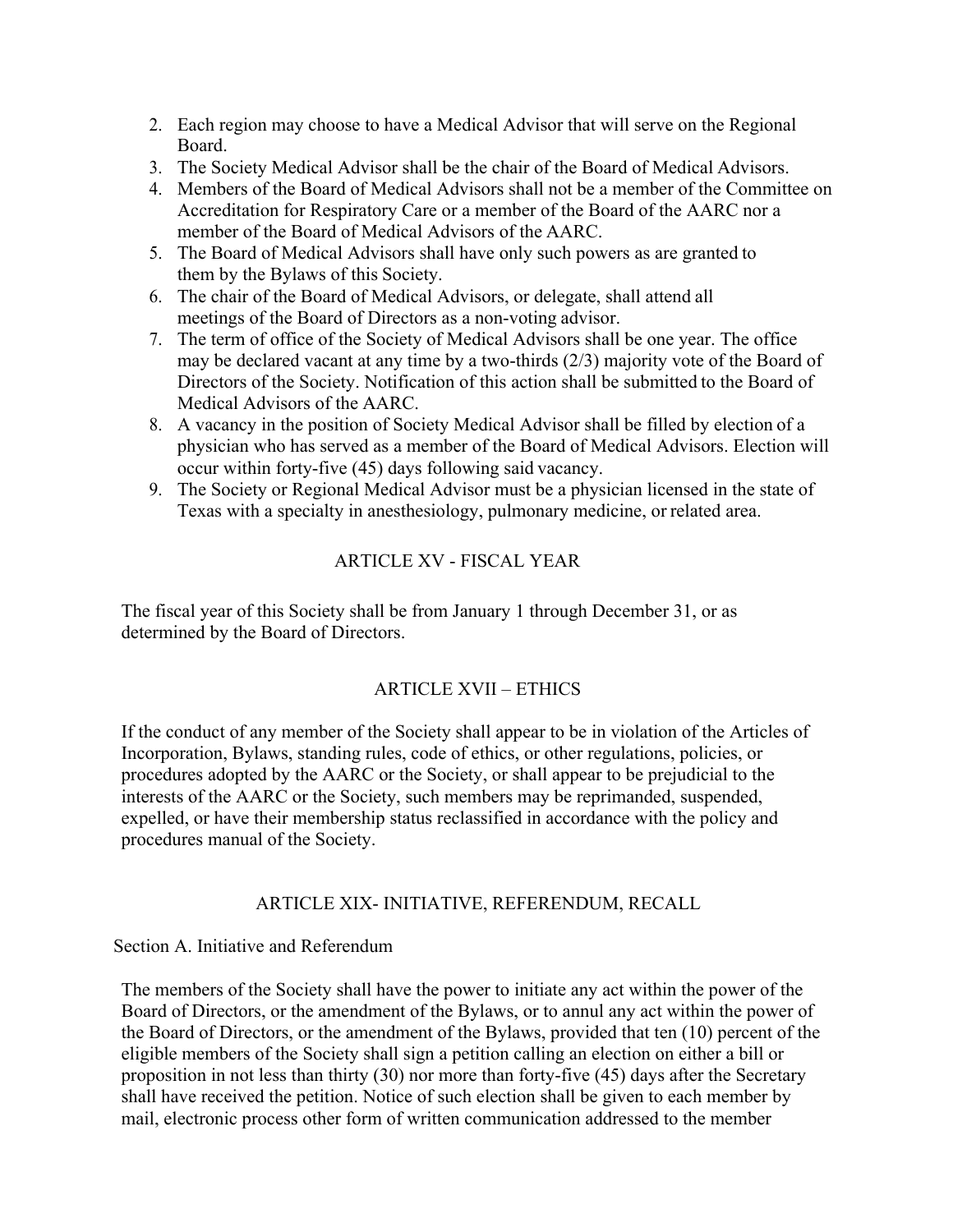address or email address a shown on the records of the Society thirty (30) day prior to the vote.

#### Section B. Recall

Only Active Members of the Society shall have the power to recall any Officer, Director, Delegate, Medical Advisor, or Board Appointee, Senior Delegate or Delegate of the Society. The petition to recall shall be submitted to the chair of the Bylaws and Judicial Committee and shall not be valid unless it contains the signatures of a least twenty (20) percent of the membership of the Society. The chair shall determine the petition to be in proper order under the provisions of these Bylaws, order a recall vote in not less than ten (10) days nor more than thirty (30) days after receiving the petition. Notice of such vote shall be given to each eligible voting member, by the Secretary of the Society thirty (30) days prior to the election.

## Section C. Voting

The initiative or referendum proposition or recall election shall be determined according to a majority of the valid votes received, provided such determination does not contradict some article of these Bylaws which was not made a part of said question. Any and all actions approved by the members in accordance with the requirements of this article shall be binding upon the Society and each member thereof. Such recall as is accomplished pursuant to this article shall create a vacancy in such office, which vacancy shall be filled in accordance with these Bylaws.

## ARTICLE XX – AMENDMENTS

These Bylaws may be amended or revised at any properly called meeting or by a mail or electronic vote of the Society members by a two-thirds (2/3) voting majority provided that the proposed action has been presented by mail or electronic communication or other form(s) of acceptable communication. Any such vote shall be in accordance with these bylaws. All amendments must be approved by the AARC Bylaws Committee and ratified by the AARC Board of Directors. Bylaws may be changed by the Board of Directors (after notification of membership by publication at least 60 days in advance of the change) if and only if AARC Bylaws changes cause a conflict between the AARC Bylaws and TSRC Bylaws as interpreted by the Bylaws Committee and the AARC Board of Directors.

## ARTICLE XXI - PARLIAMENTARY PROCEDURE

Questions of parliamentary procedure shall be settled according to the most recent edition of Robert's Rules of Order whenever they are not in conflict with the Bylaws of the American Association for Respiratory Care, the Articles of Incorporation of the Society and the Bylaws of this Society.

## ARTICLE XXII - REGIONAL ORGANIZATIONS

Section A. Organization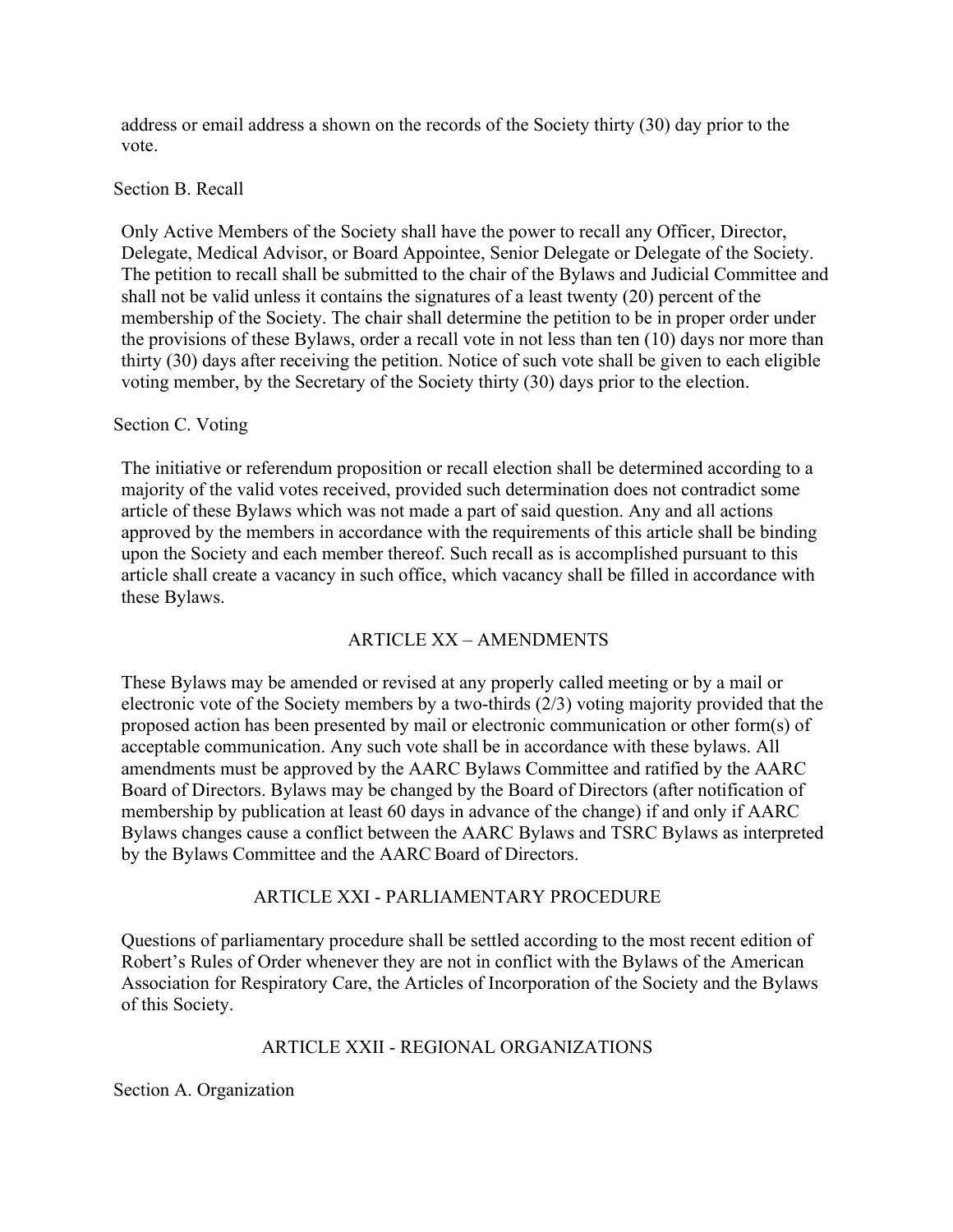The internal structure of each regional organization shall be designed as the Society's structure.

Section B. Officers and Regional Directors

- 1. The Active Members working within the geographical limits of each region shall elect the officers prior to the TSRC Annual Business Meeting. All officers must be Active Members of the Society.
- 2. The Regional Director of the region shall be the Regional Representative to the Society.
- 3. The term of office shall be two (2) years, beginning at the end of the fiscal year of the Society at which the respective officers are elected and installed. The incumbent officers shall remain in office until the end of the fiscal year.
- 4. The election of the officers shall be staggered, so that no more than 50% of the officers change each election.

#### Section C. Activities

Each Regional organization shall be encouraged to expand the membership of the region and to develop educational activities and such other activities as are consistent with the Articles of Incorporation and these Bylaws.

Section D. Responsibilities of Regional Director

The Regional Director shall:

- 1. Represent the membership of the region from which they were elected at the state level.
- 2. Submit a written report on the activities within the region to the President of the Society thirty (30) days prior to the Annual Meeting.
- 3. Submit quarterly Regional activity and financial reports to the Society's Board of Directors.
- 4. Attend the Society Board of Directors meetings.

# ARTICLE XXIII - BOARD OF INDUSTRIAL REPRESENTATIVES

## Section A. Board

- 1. The Society shall have at least one (1) Industry Representative who shall be elected by the Board of Directors as outlined in these Bylaws.
- 2. The Society representative shall be the chair of the Board of Industrial Representatives.
- 3. The Society representative or designee shall attend all meetings of the Board of Directors as a non-voting advisor.
- 4. The Society Industrial Representative must be a member of the Society.